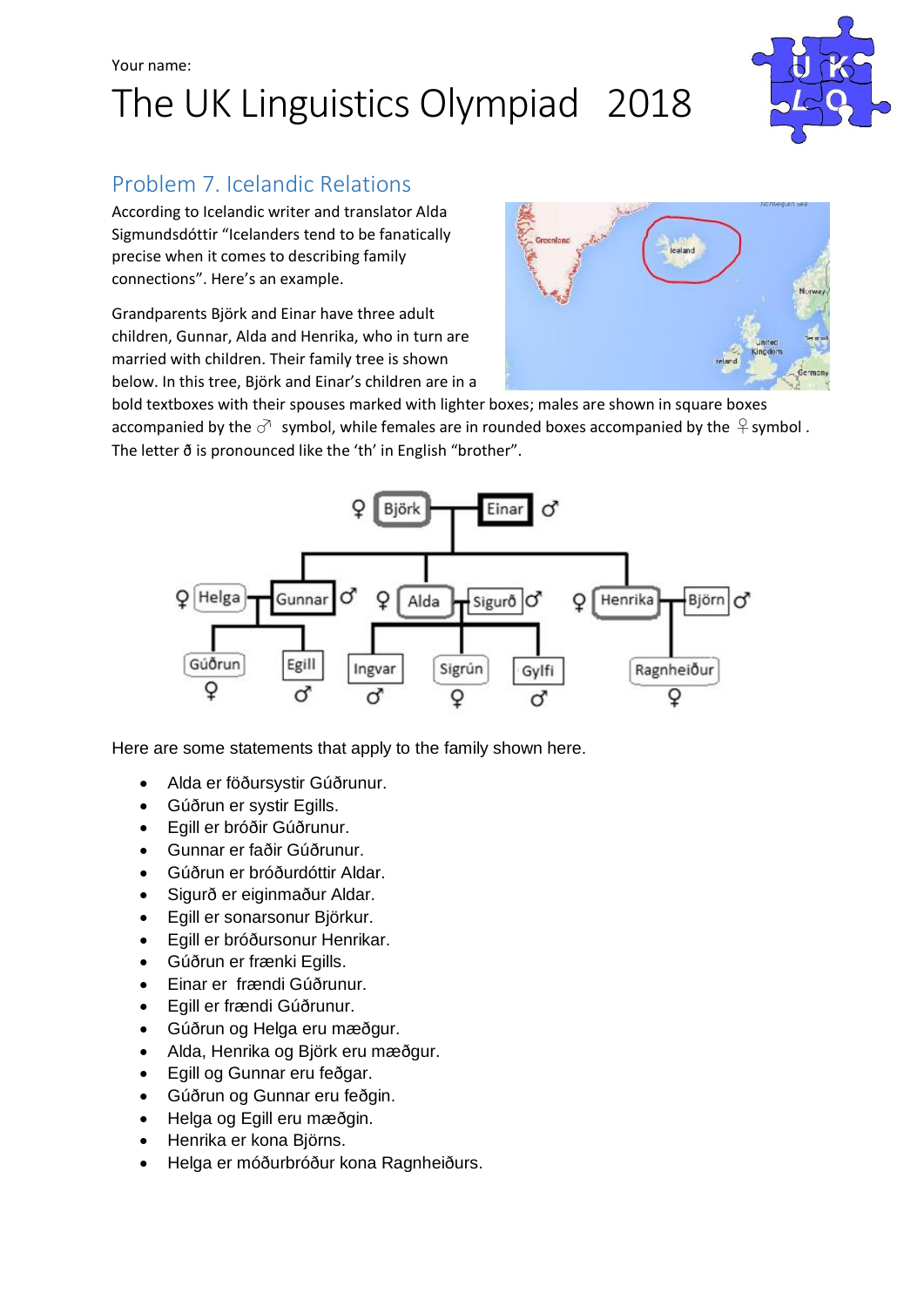# The UK Linguistics Olympiad 2018



**Q.7.1.** Complete the following sentences with the most precise appropriate Icelandic relationship word.

**Q.7.2.** As it happens, Helga has a sister, Jóhanna, and a brother, Magnus. Jóhanna is married to Jóhannes. In Icelandic, this means that:

- Magnus er mágur Gunnars.
- Jóhanna er mágkona Gunnars.
- Jóhannes er svilar Gunnars.

You meet Magda and she describes herself thus: "Ég er svilkona Gunnars." Explain in English what Magda's relationship to Gunnar is.

**Q.7.3.** If you know that "Björk er tengdamóðir Helgar", complete these statements:

| 1. Einar er | Helgar. |
|-------------|---------|
| 2. Björn er | Helgar. |

3. Björn er Gúðrunur.

**Q.7.4.** Give another simpler and more general Icelandic word to describe Björn's relationship to Gúðrun.

**Q.7.5.** Gunnar's surname is Einarsson, but Alda's and Henrika's is Einarsdóttir. What are Gúðrun's, Egill's and Gylfi's full names?

- 1. Gúðrun:
- 2. Egill:
- 3. Gylfi: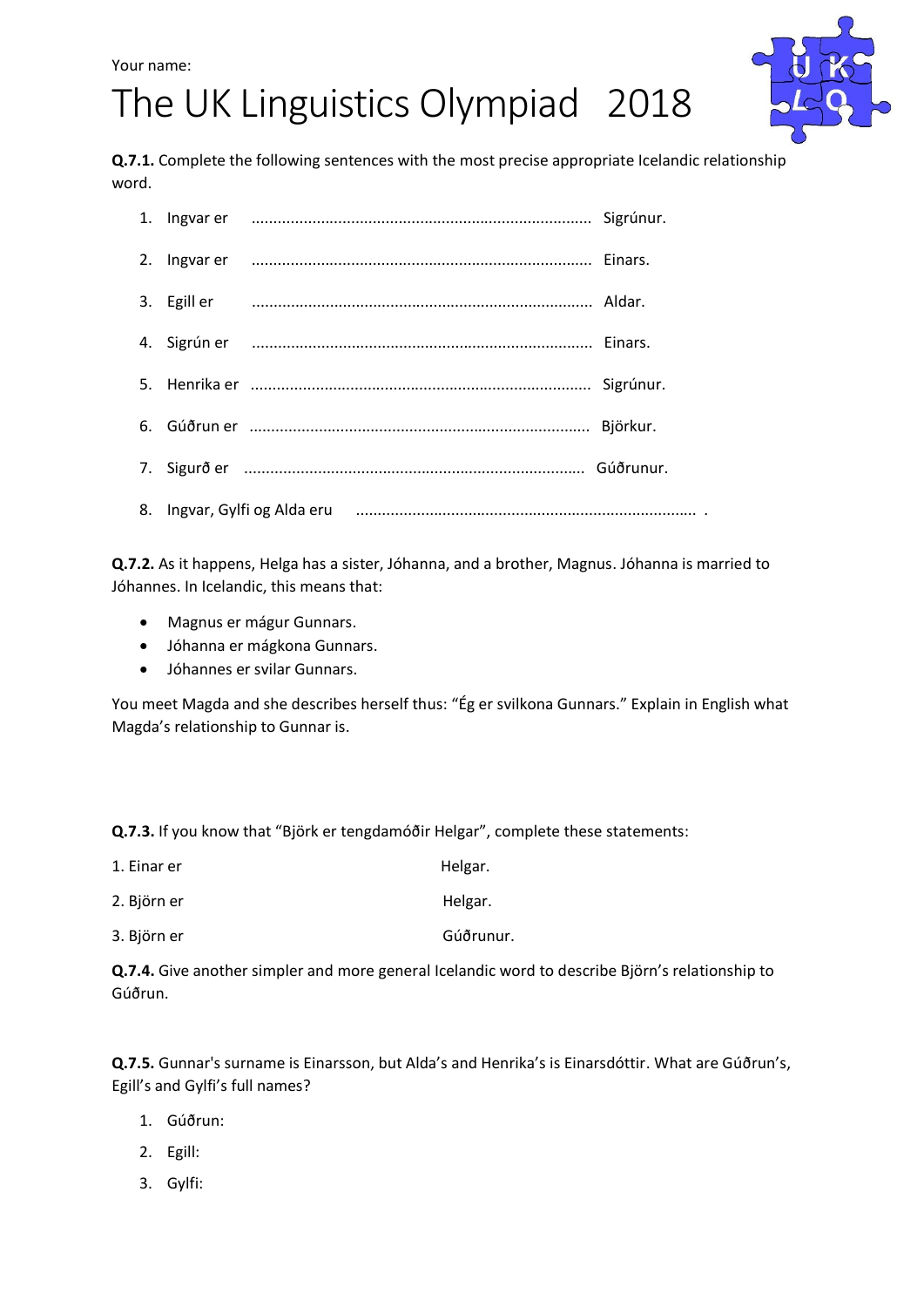# The UK Linguistics Olympiad 2018



## Solution and marking.

### **Intermediate answer sheet**

### Scoring (max 17)

- General
	- o Earlier versions of this solution sheet contained an error in #7.1.2, now corrected.
	- o No half marks; insist on correct forms for the underlined syllables
	- o Ignore other spelling errors.
- 7.1: 1 point for each correct answer (max 8)
- 7.2: 2 points (max 2 points)
	- o Accept: just X (from the answer sheet) or She/Magda is X.
- 7.3: 1 point for each correct answer (max 3)
- $\bullet$  7.4: 1 point (max 1)
- 7.5: 1 point for each correct answer (max 3)
	- $\circ$  Accept just the surname (Gunnarsdóttir etc) without the first name.

### **Q.7.1.**

- 1. Ingvar er bróðir Sigrúnur.
- 2. Ingvar er dóttursonur Einars. [corrected from: systursonur]
- 3. Egill er bróðursonur Aldar.
- 4. Sigrún er dótturdóttir Einars.
- 5. Henrika er móðursystir Sigrúnur.
- 6. Gúðrun er sonardóttir Björkur.
- 7. Sigurð er föðursystur eiginmaður Gúðrunur.
- 8. Ingvar, Gylfi og Alda eru mæðgin.

Q.7.2. (She/Magda is) X = Gunnar's brother-in-law's wife; or: the wife of Gunnar's brother-in-law, or other paraphrases; or: the wife of the brother of the wife of Gunnar; or Gunnar's wife's brother's wife; or some equivalent combination.

Q.7.3.

- 1. Einar er tengdafaðir Helgar.
- 2. Björn er svilar Helgar.
- 3. Björn er föðursystur eiginmaður Gúðrunur.

Q.7.4. Give another simpler and more general Icelandic word to describe Björn's relationship to Gúðrun.

### frændi

Q.7.5. Gunnar's surname is Einarsson, but Alda's and Henrika's is Einarsdóttir. What are Gúðrun's, Egill's and Gylfi's full names?

- **•** Gúðrun: Gúðrun Gunnarsdóttir
- Egill: Egill Gunnarsson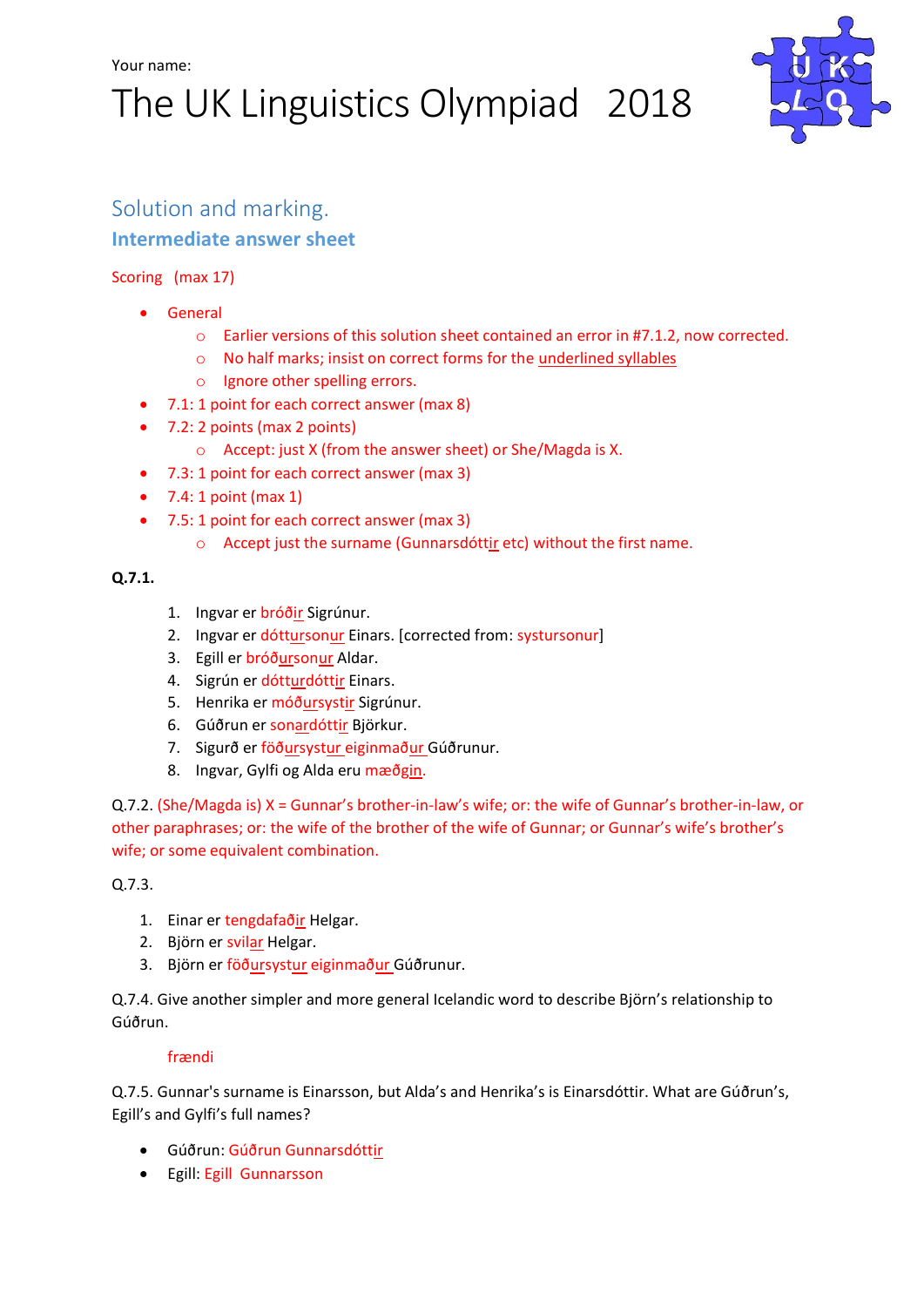### Your name:

# The UK Linguistics Olympiad 2018



Gylfi: Gylfi Sigurðsson

### **Advanced answer sheet**

Scoring (max 17)

- **•** General
	- o Earlier versions of this solution sheet contained an error in #7.1.2, now corrected.
	- o No half marks; insist on correct forms for the underlined syllables
	- o Ignore other spelling errors.
- 7.1: 1 point for each correct answer (max 8)
- 7.2: 2 points (max 2 points)
	- o Accept: just X (from the answer sheet) or She/Magda is X.
- 7.3: 1 point for each correct answer (max 3)
- $\bullet$  7.4: 1 point (max 1)
- 7.5: 1 point for each correct answer (max 3)
	- o Accept just the surname (Gunnarsdóttir etc) without the first name.

| 7.1.1. bróðir                                                                                                                                                                                                                                      | 2. dóttursonur [not: systursonur] |  |
|----------------------------------------------------------------------------------------------------------------------------------------------------------------------------------------------------------------------------------------------------|-----------------------------------|--|
| 3. bróðursonur                                                                                                                                                                                                                                     | 4. dótturdóttir                   |  |
| 5. móðursystir                                                                                                                                                                                                                                     | 6. sonardóttir                    |  |
| 7. föðursystur eiginmaður                                                                                                                                                                                                                          | 8. mæðgin                         |  |
| 7.2. (She/Magda is) X = Gunnar's brother-in-law's wife; or: the wife of Gunnar's brother-in-law, or<br>other paraphrases; or: the wife of the brother of the wife of Gunnar; or Gunnar's wife's brother's<br>wife; or some equivalent combination. |                                   |  |
| 7.3.1. tengdafaðir                                                                                                                                                                                                                                 | 2. svilar                         |  |
| 3. föðursystur eiginmaður                                                                                                                                                                                                                          | 7.4. frændi                       |  |
| 7.5.1 Gúðrun Gunnarsdóttir                                                                                                                                                                                                                         | 2. Egill Gunnarsson               |  |
| 3. Gylfi Sigurðsson                                                                                                                                                                                                                                |                                   |  |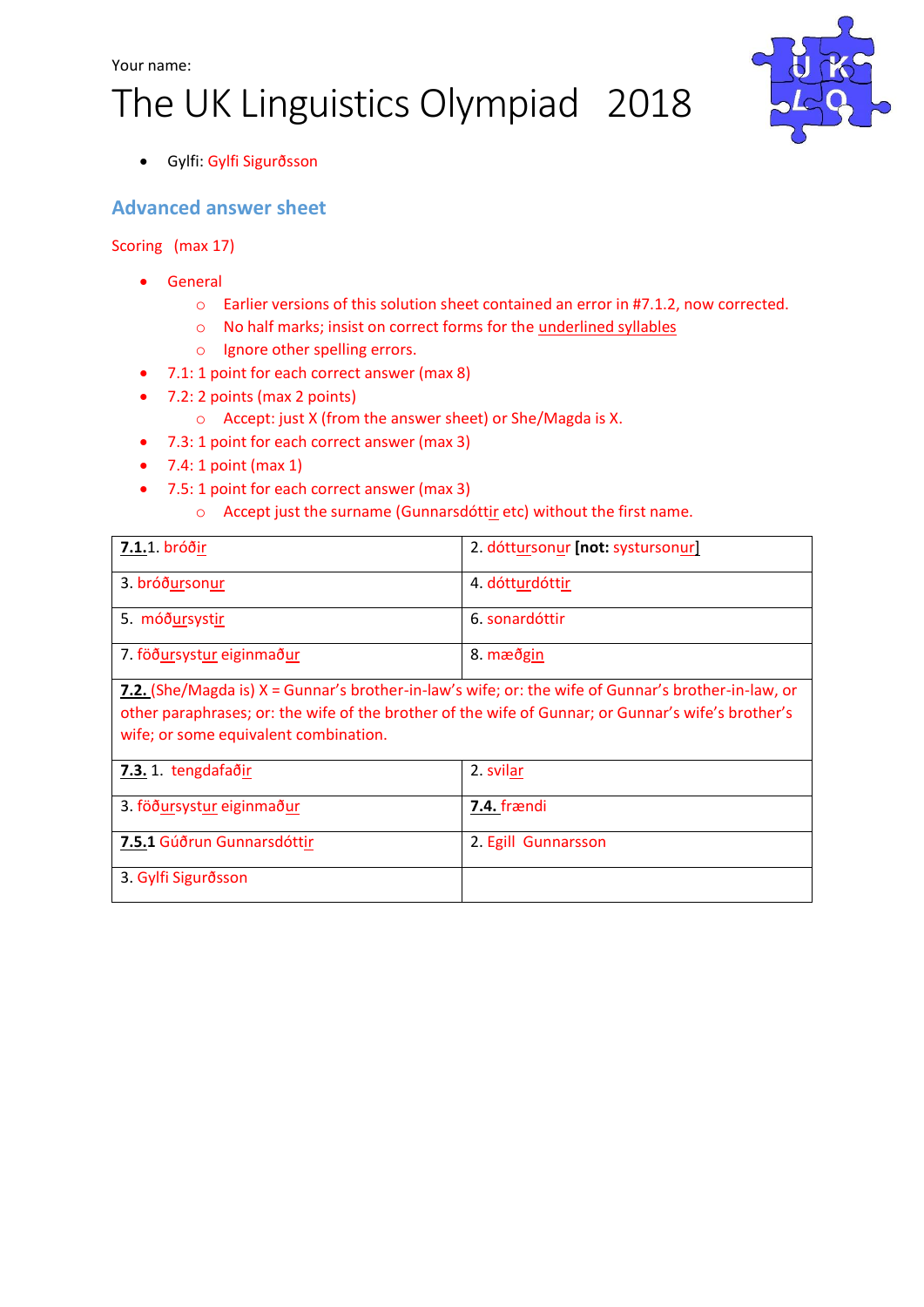# Your name: The UK Linguistics Olympiad 2018



## **Commentary**

Icelandic has the following family terms:

- frændi = any male relative (related through blood or marriage)
- frænki = any female relative (related through blood or marriage)

### *Aunts & Uncles*

| Icelandic kinship term: | <b>English translation / description:</b>                |
|-------------------------|----------------------------------------------------------|
| móðurbróðir             | maternal uncle (lit. mother's brother)                   |
| föðurbróðir             | paternal uncle (lit. father's brother)                   |
| móðursystir             | maternal aunt (lit. mother's sister)                     |
| föðursystir             | paternal aunt (lit. father's sister)                     |
| móðurbróður kona        | maternal uncle's wife (lit. mother's brother's wife)     |
| föðurbróður kona        | paternal uncle's wife (lit. father's brother's wife)     |
| móðursystur eiginmaður  | maternal aunt's husband (lit. mother's sister's husband) |
| föðursystur eiginmaður  | paternal aunt's husband (lit. father's sister's husband) |

There is no single word for "aunt" or "uncle" and Icelandic focuses only on the blood relatives – the parent's siblings in this case. As a result, nieces and nephews are described in a similar fashion, taking the sibling relationship as a starting point:

### *Nieces & Nephews*

| Icelandic kinship term: | <b>English translation / description:</b> |
|-------------------------|-------------------------------------------|
| systursonur             | nephew (lit. sister's son)                |
| bróðursonur             | nephew (lit. brother's son)               |
| systurdóttir            | niece (lit. sister's daughter)            |
| bróðurdóttir            | niece (lit. brother's daughter)           |

#### *Grandchildren:*

| Icelandic kinship term: | <b>English translation / description:</b> |
|-------------------------|-------------------------------------------|
| dótturdóttir            | grandchild (lit. daughter's daughter)     |
| sonardóttir             | grandchild (lit. son's daughter)          |
| sonarsonur              | grandchild (lit. son's son)               |
| sonardóttir             | grandchild (lit. son's daughter)          |

#### *In-laws:*

| Icelandic kinship term: | English translation / description:                                     |
|-------------------------|------------------------------------------------------------------------|
| tengdamóðir             | mother-in-law                                                          |
| tengdafaðir             | father-in-law                                                          |
| mágur                   | brother-in-law (the blood relative, brother of spouse only; not used   |
|                         | for the husband of a spouse's sister)                                  |
| mágkona                 | sister-in-law (the blood relative, the sister of spouse only; not used |
|                         | for the wife of a spouse's brother)                                    |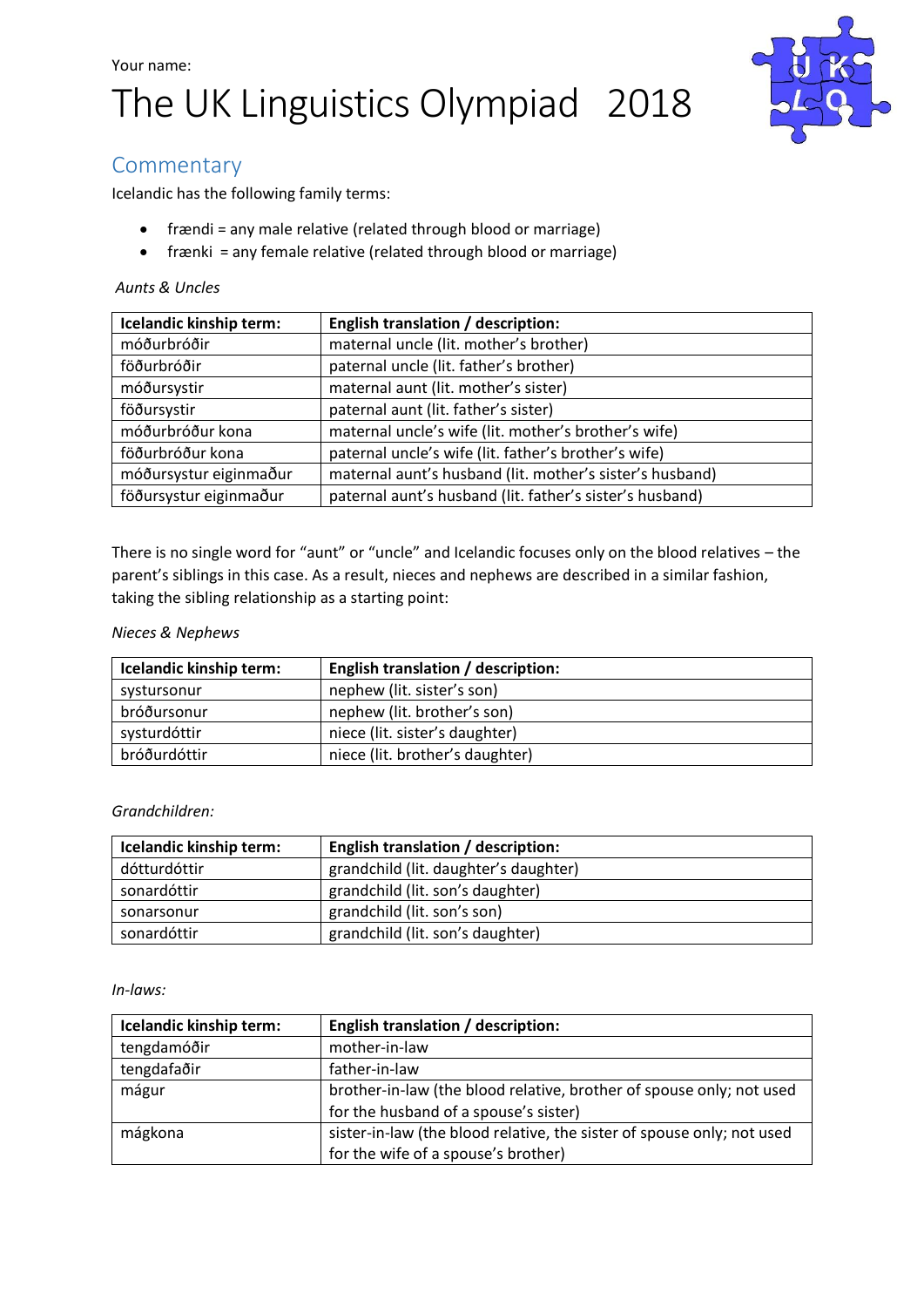# The UK Linguistics Olympiad 2018



| svilur   | brother-in-law (the husband of your spouse's sister; related through |
|----------|----------------------------------------------------------------------|
|          | marriage; also relationship you have with a person who is married    |
|          | to the sibling of the person you are married to)                     |
| svilkona | sister-in-law (the wife of your spouse's brother; related through    |
|          | marriage; also relationship with a person who is married to the      |
|          | sibling of the person you are married to)                            |

### *Parents and Children:*

Unlike English, Icelandic has also kinship terms to refer to a mother and daughter(s) or son(s), and to a father and daughter(s) and son(s). These terms are as follows:

| Icelandic kinship terms: | <b>English translation / description:</b> |
|--------------------------|-------------------------------------------|
| mæðgur                   | mother and her daughter or daughters      |
| feðgar                   | father and his son or sons                |
| mæðgin                   | mother and her son or sons                |
| feðgin                   | father and his daughter or daughters      |

### *NOTE on case forms:*

Icelandic nouns are declined for different case forms. In this puzzle, candidates must distinguish between the nominative (subject forms) and the genitive (possessive) case forms. When the terms for "aunt" and "uncle" for example are used, the first part of the compound noun, must be in the genitive case, just as in English "father's sister" has a possessive marker on "father". Many of the kinship nouns (as the table below demonstrates) are irregular in their declension, but the data given in the problem should give candidates sufficient information to ensure correct case endings are used.

| Noun in nominative case: | Noun in genitive case: |
|--------------------------|------------------------|
| faðir                    | föður                  |
| móðir                    | móður                  |
| bróðir                   | bróður                 |
| systir                   | systur                 |
| sonur <sup>1</sup>       | sonar                  |
| dóttir                   | dóttur                 |

### **References:**

1

Meda Gunnarsdóttir. (2015) *Icelandic Language: The Icelandic Phrasebook*. CreateSpace Independent Publishing Platform.

R. T. Merrill (1964) Notes on Icelandic Kinship Terminology in *American Anthropologist* 6, pp. 867- 872.

<sup>1</sup> Yes – really! Se[e https://en.wiktionary.org/wiki/sonur](https://en.wiktionary.org/wiki/sonur) . Nominative –ur, genitive –ar, unlike all the other nouns.